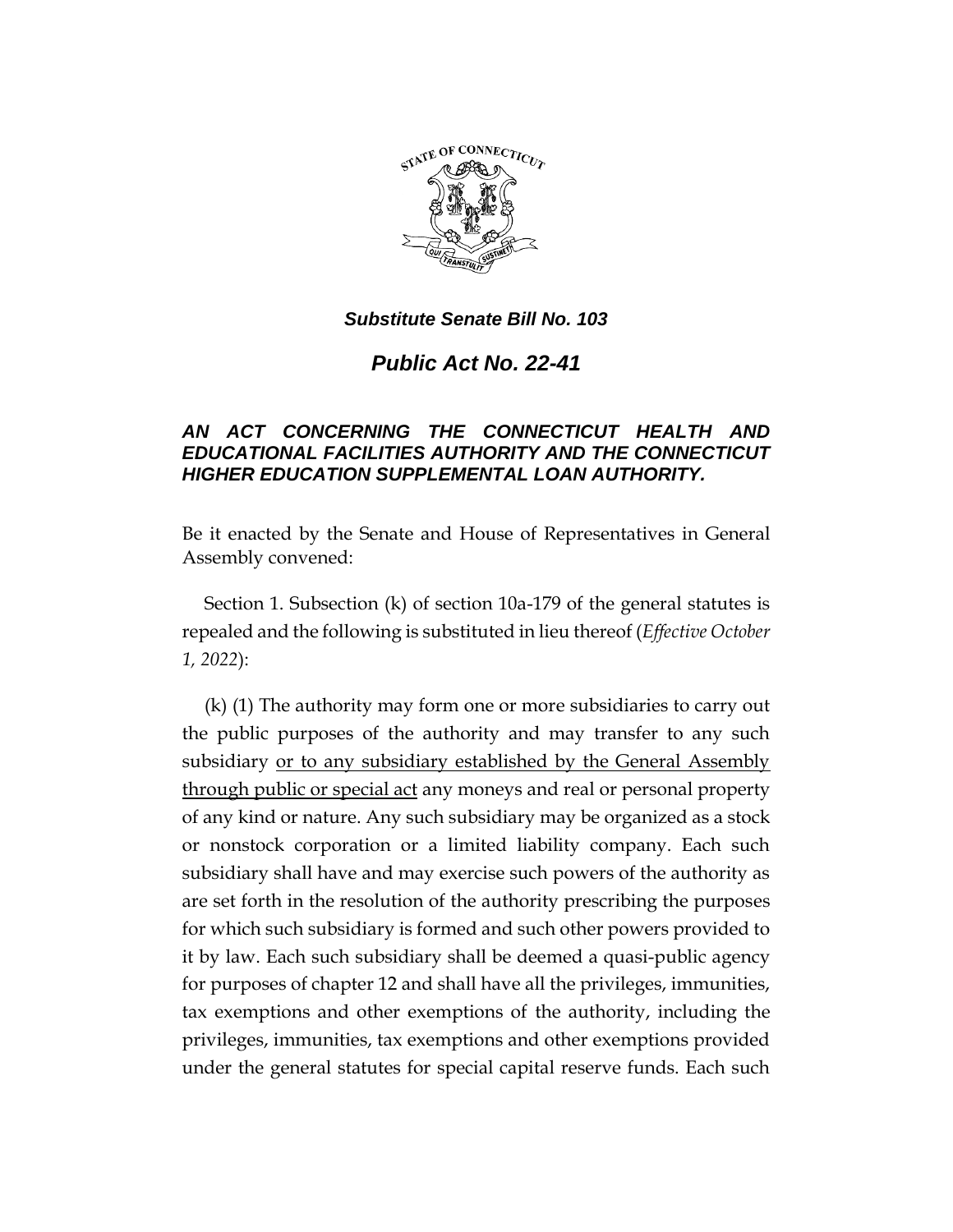subsidiary shall be subject to suit provided its liability shall be limited solely to the assets, revenues and resources of the subsidiary and without recourse to the general funds, revenues, resources or any other assets of the authority. Each such subsidiary is authorized to assume or take title to property subject to any existing lien, encumbrance or mortgage and to mortgage, convey or dispose of its assets and pledge its revenues in order to secure any borrowing, for the purpose of refinancing, rehabilitating or improving its assets, provided each such borrowing or mortgage shall be a special obligation of the subsidiary, which obligation may be in the form of bonds, bond anticipation notes and other obligations to the extent permitted under this chapter to fund and refund the same and provide for the rights of the holders thereof, and to secure the same by pledge of revenues, notes and other assets and which shall be payable solely from the assets, revenues and other resources of the subsidiary. The authority shall have the power to assign to a subsidiary any rights, moneys or other assets it has under any governmental program including the nursing home loan program.

(2) Each such subsidiary shall act through its board of directors at least one-half of which shall be members of the board of directors of the authority, or their designees or officers or employees of the authority. A resolution of the authority shall prescribe the purposes for which each such subsidiary is formed.

(3) The provisions of section 1-125, subsection (e) of section 10a-185 and this subsection shall apply to any officer, director, designee or employee appointed as a member, director or officer of any such subsidiary. Any such persons so appointed shall not be personally liable for the debts, obligations or liabilities of any such subsidiary as provided in said section 1-125. The subsidiary shall and the authority may provide for the indemnification to protect, save harmless and indemnify such officer, director, designee or employee as provided by said section 1- 125.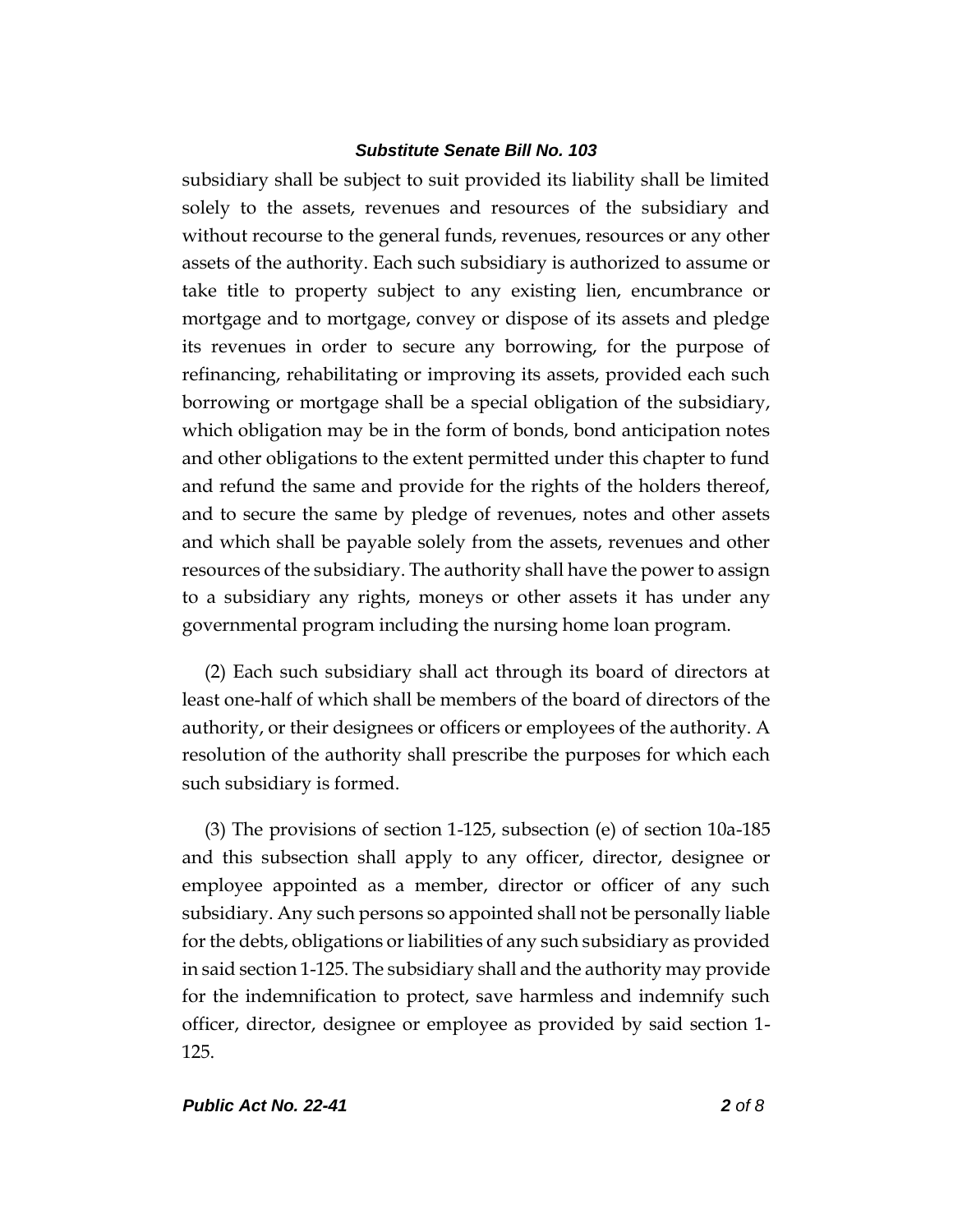(4) The authority or such subsidiary may take **[**,**]** such actions as are necessary to comply with the provisions of the Internal Revenue Code of 1986 or any subsequent corresponding internal revenue code of the United States, as from time to time amended, to qualify and maintain any such subsidiary as a corporation exempt from taxation under said internal revenue code.

(5) The authority may make loans to each such subsidiary  $or to any$ </u> subsidiary established by the General Assembly through public or special act, following standard authority procedures, from its assets and the proceeds of its bonds, notes and other obligations, provided the source and security for the repayment of such loans is derived from the assets, revenues and resources of the subsidiary.

Sec. 2. Section 10a-221 of the general statutes is repealed and the following is substituted in lieu thereof (*Effective October 1, 2022*):

It is declared that, for the benefit of the people of the state, the increase of their commerce, welfare and prosperity and the improvement of their health and living conditions, it is essential that this and future generations of youths be given the fullest opportunity to learn and to develop their intellectual capacity and skills. It is recognized that costs connected with collegiate or postsecondary education are increasingly burdensome and that it is essential that students attending institutions for higher education or postsecondary education programs, and parents and others responsible for paying the costs thereof, be provided with lower cost financial assistance in order to help such students to achieve higher levels of learning and development of their intellectual capacity and skills. It is also recognized that Connecticut institutions for higher education should be provided with appropriate additional means to assist qualified students financially to achieve the required levels of learning and development of their intellectual capacity and skills. It is the purpose of this chapter and policy of the state to provide a measure of financial assistance to

*Public Act No. 22-41 3 of 8*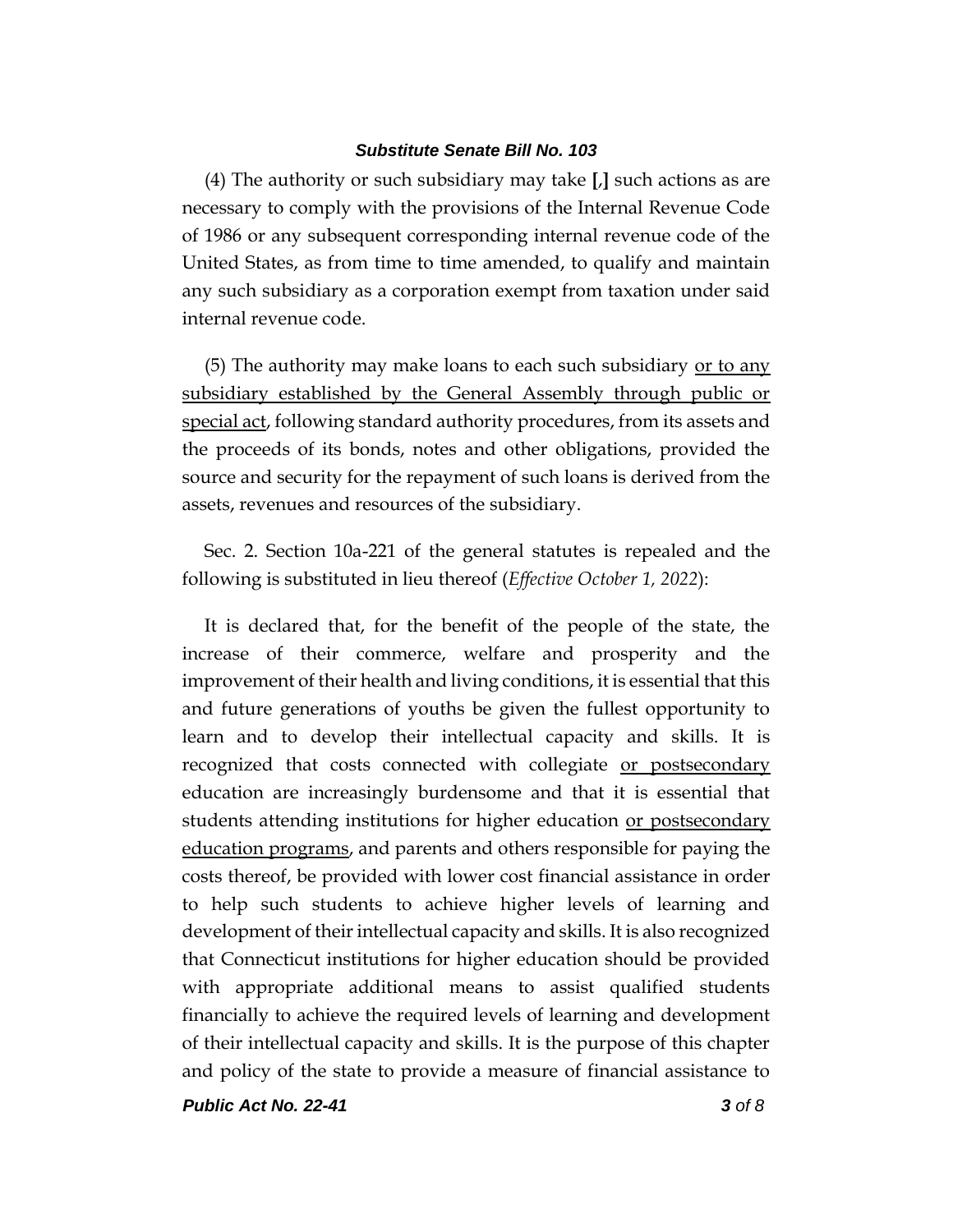students in or from the state, their parents and others responsible for the costs of their education and an alternative method to enable Connecticut institutions for higher education to assist qualified students to attend such institutions, all to the public benefit and good, to the extent and manner provided herein.

Sec. 3. Section 10a-223 of the 2022 supplement to the general statutes, as amended by section 273 of public act 21-2 of the June special session, is repealed and the following is substituted in lieu thereof (*Effective October 1, 2022*):

In this chapter, the following words and terms shall have the following meanings unless the context indicates another or different meaning or intent:

(1) "Authority" means the Connecticut Higher Education Supplemental Loan Authority constituted as a subsidiary of the Connecticut Health and Educational Facilities Authority as provided in section 10a-179a;

(2) "Authorized officer" means an employee of the Connecticut Health and Educational Facilities Authority or of the authority who is authorized by the board of directors of the authority to execute and deliver documents and papers and to act in the name of and on behalf of the authority;

(3)"Authority loans" means education loans by the authority, or loans by the authority from the proceeds of bonds for the purpose of funding education loans;

(4) "Board" means the board of directors of the authority;

(5) "Bonds" or "revenue bonds" means revenue bonds or notes of the authority issued under the provisions of this chapter, including revenue refunding bonds or notes;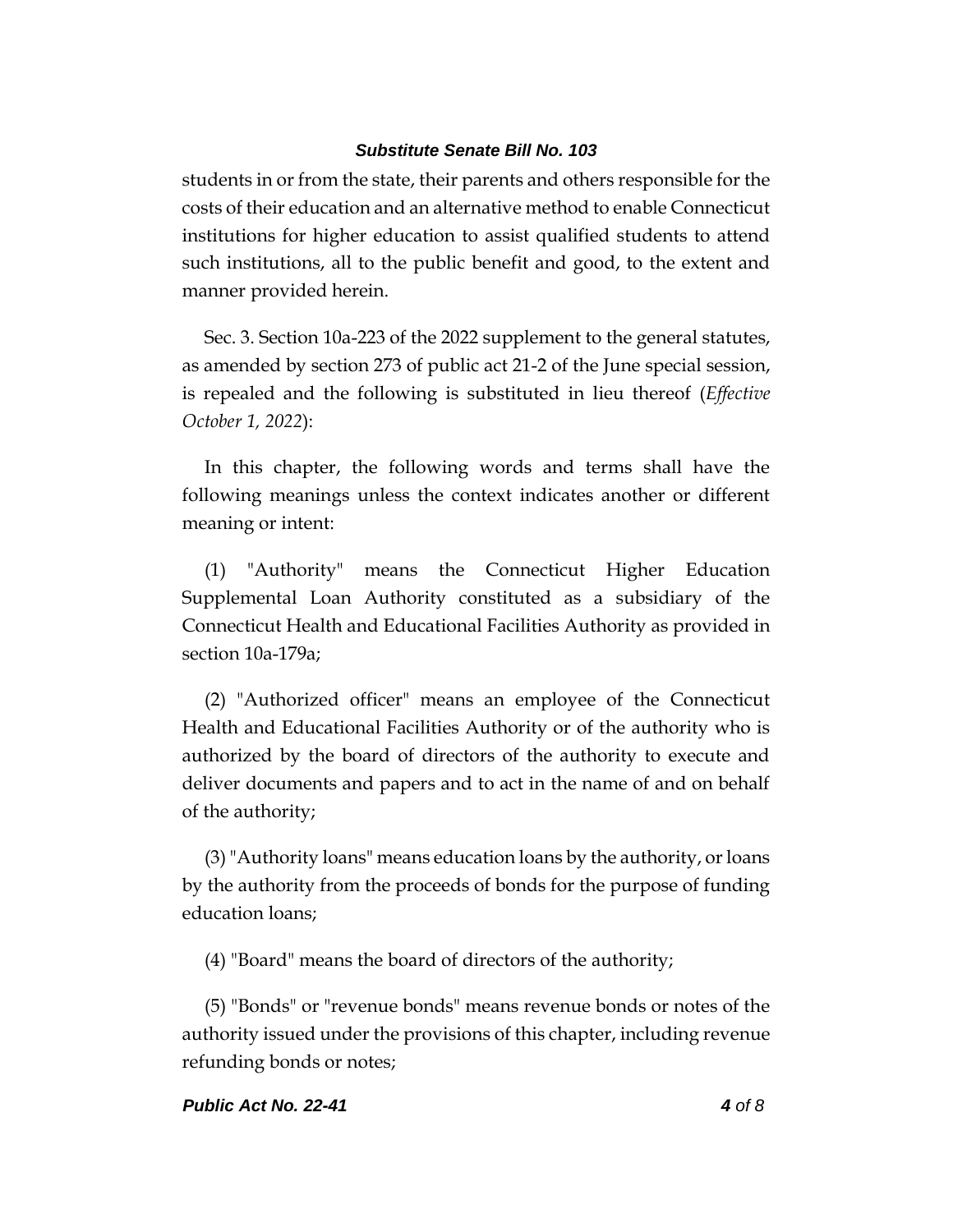(6) "Bond resolution" means the resolution or resolutions of the authority and the trust agreement, if any, authorizing the issuance of and providing for the terms and conditions applicable to bonds;

(7) "Borrower" means (A) an individual who has an outstanding loan from the authority, (B) an individual who attends a Connecticut institution for higher education, enrolls in a Connecticut high-value certificate program, enrolls in a Connecticut postsecondary education program or currently resides in the state, and has received or agreed to pay an education loan, or (C) any parent who has received or agreed to pay an education loan on behalf of an individual who attends a Connecticut institution for higher education, enrolls in a Connecticut postsecondary education program or currently resides in the state;

(8) "Connecticut Health and Educational Facilities Authority" means the quasi-public authority established pursuant to section 10a-179, as amended by this act;

(9) "Connecticut institution for higher education" means an institution for higher education within the state;

(10) "Default insurance" means insurance insuring education loans, authority loans or bonds against default;

(11) "Default reserve fund" means a fund established pursuant to a bond resolution for the purpose of securing education loans, authority loans or bonds;

(12) "Education loan" means a loan which is made to a student in or from the state or a parent of such student to finance attendance at an institution for higher education, **[**or**]** enrollment in a high-value certificate program or enrollment in a postsecondary education program, or to a borrower to refinance one or more eligible loans;

(13) "Loan funding deposit" means moneys or other property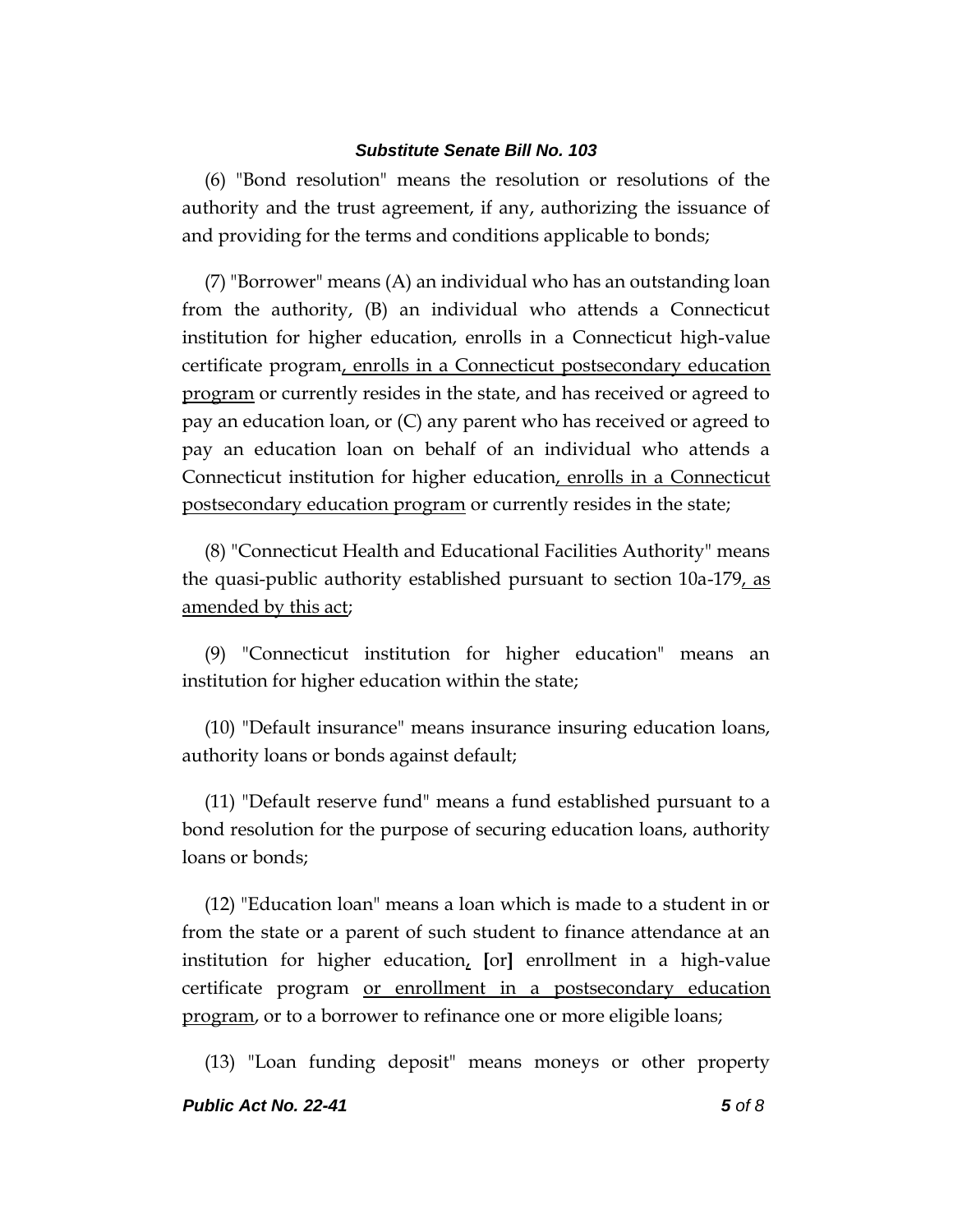deposited by a Connecticut institution for higher education with the authority, a guarantor or a trustee for the purpose of (A) providing security for bonds, (B) funding a default reserve fund, (C) acquiring default insurance, or (D) defraying costs of the authority, such moneys or properties to be in such amounts as deemed necessary by the authority or guarantor as a condition for such institution's participation in the authority's programs;

(14) "Institution for higher education" means a degree-granting educational institution within the United States authorized by applicable law to provide a program of education beyond the high school level and  $(A)$  described in Section  $501(c)(3)$  of the Internal Revenue Code of 1986, or any subsequent corresponding internal revenue code of the United States, as from time to time amended, and exempt from taxation under Section 501(a) of said code with respect to a trade or business carried on by such institution which is not an unrelated trade or business, determined by applying Section 513(a) of said code to such organization or a foundation established for its benefit, or (B) exempt from taxation under said code as a governmental unit;

(15) "Participating institution for higher education" means a Connecticut institution for higher education which, pursuant to the provisions of this chapter, undertakes the financing directly or indirectly of education loans as provided in this chapter;

(16) "Parent" means any parent, legal guardian or sponsor of a student at an institution for higher education, **[**or**]** enrolled in a highvalue certificate program or enrolled in a postsecondary education program;

(17) "Education loan series portfolio" means all education loans made by the authority or by or on behalf of a specific participating institution for higher education which are funded from the proceeds of a related specific bond issue of the authority;

### *Public Act No. 22-41 6 of 8*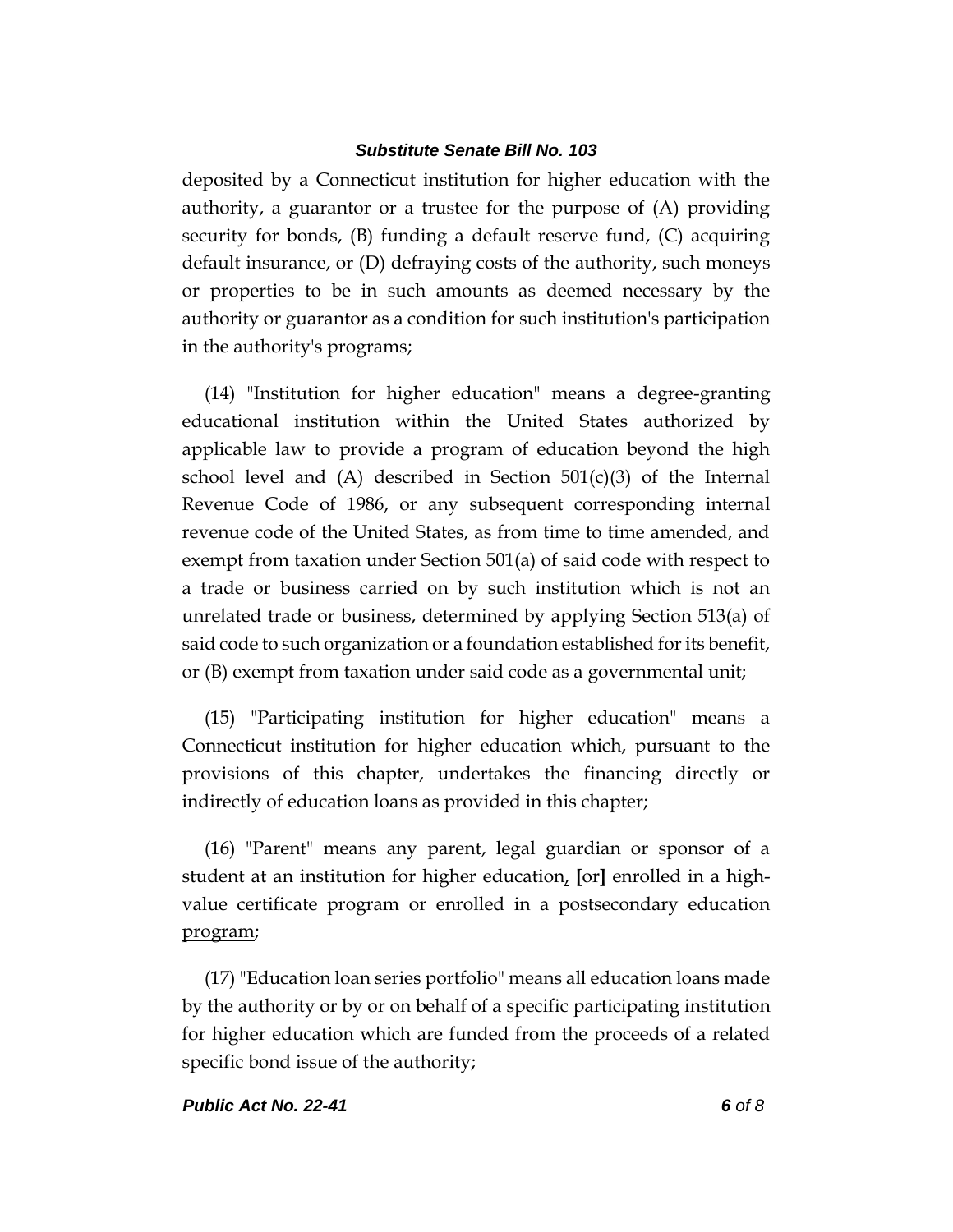(18) "Education assistance program" means a program to assist in financing the costs of education through education loans or education grants **[**, or both**]** or any other form of financial assistance;

(19) "Education grant" means a grant, scholarship, fellowship or other nonrepayable assistance awarded by the authority to a student currently residing in the state to finance the attendance of the student at a Connecticut institution for higher education, **[**or**]** enrollment in a Connecticut high-value certificate program or enrollment in a Connecticut postsecondary education program, or a grant, scholarship, fellowship or other nonrepayable assistance awarded by or on behalf of a Connecticut institution for higher education from the proceeds of funds provided by the authority to a student from the state to finance the student's attendance at such institution;

(20) "Eligible loan" means any loan that is in repayment that was (A) made by the authority, or (B) made to a borrower by any other private or governmental lender to finance attendance at an institution for higher education, **[**or**]** enrollment in a high-value certificate program or enrollment in a postsecondary education program;

(21) "High-value certificate program" means a noncredit subbaccalaureate certificate program offered by an institution of higher education or a private occupational school that the Chief Workforce Officer determines to meet the needs of employers in the state; **[**and**]**

(22) "Connecticut high-value certificate program" means a high-value certificate program offered by an institution of higher education or a private occupational school in the state; **[**.**]**

(23) "Postsecondary education program" means a high-value certificate program that is approved by the authority; and

(24) "Private occupational school" has the same meaning as provided in section 10a-22a.